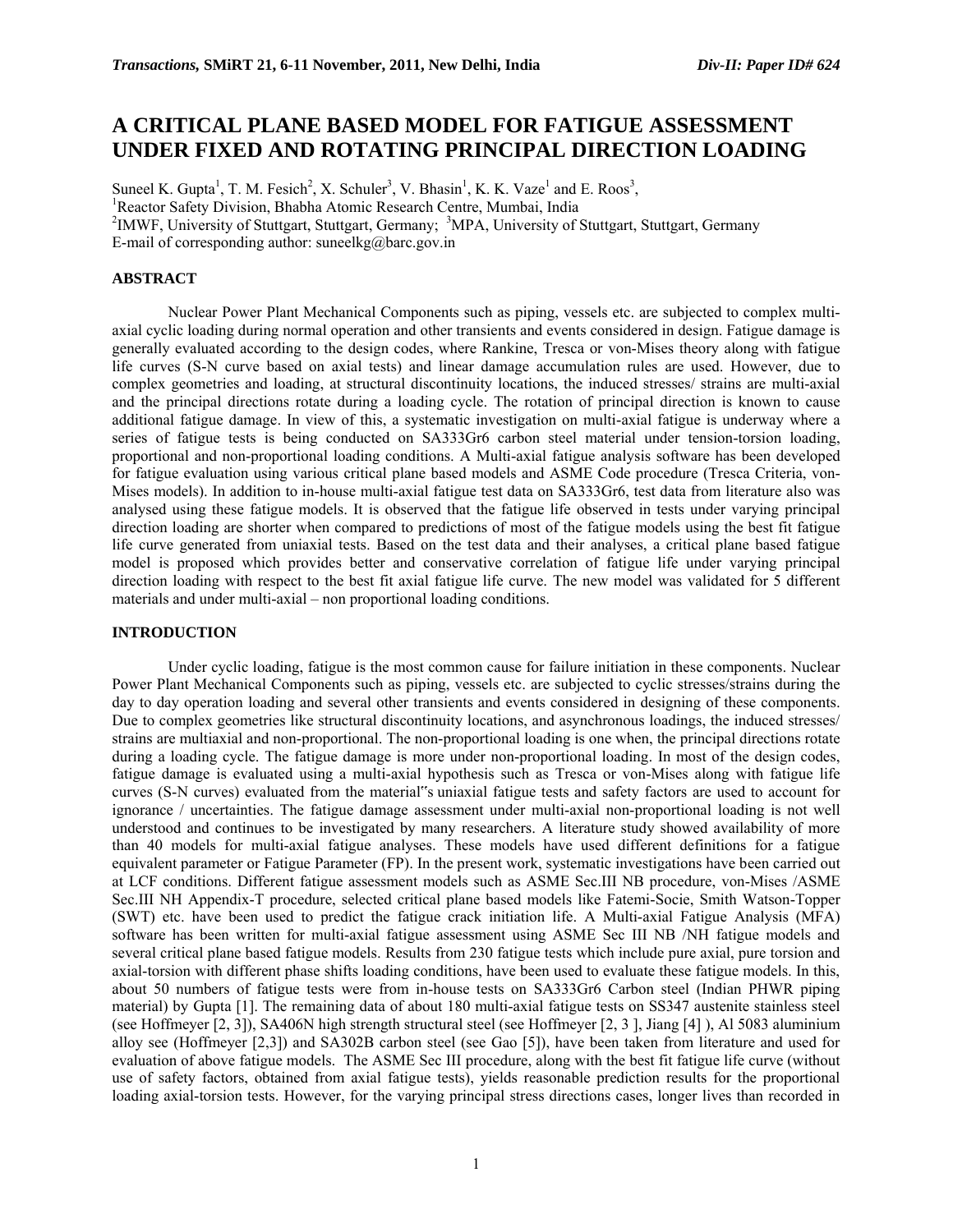the experiments are predicted. Therefore, there arises a need for defining the fatigue damage parameter to provide good correlation with the proportional as well as non-proportional multi-axial loading conditions. The critical plane based models have been evaluated with respect to this data base. The critical plane based approaches provide information of the cracking plane and thus the direction in which the fatigue crack initiates. The Fatemi-Socie model gives reasonable prediction, except for austenite stainless steel. In the present work, a critical plane based fatigue model, which is a modification of the well-known SWT model, has been proposed. The new fatigue parameter yields good and mostly conservative predictions of fatigue lives for several tension-torsion fatigue tests on five different materials.

# **OVERVIEW OF FATIGUE MODELS**

A literature study showed that the fatigue under complex loadings continues to be investigated by many researchers and presently more than 40 models for multi-axial fatigue analyses are available in literature [4-44]. These proposals have used different definition for fatigue equivalent parameter or Fatigue Damage Parameter (FP). The FP in these approaches is based on the macro parameters such as stresses, strains, their invariants or strain energy or multiple of stress and strain cycle parameters such as amplitudes or maximum values etc. The Table 1 provides a summary of the fatigue models based on their definition of equivalent Fatigue Parameter (FP). FP may be based on the principal components of stress and strains; however in critical plane models FP is defined using stress/strain on an oblique plane considered to have maximum fatigue damage. Some models are based on the stress invariants or second order stress terms. In some models the FP depends on the average / integral value of the certain stress or strain components at material point.

| <b>Fatigue Model</b><br>/ Approach $\rightarrow$<br>Parameter Included<br>in defining Fatigue<br>E quivalent (FP) | Rankine)<br>÷<br>Stress<br>Principle | $(B - C - M)$<br>Strain<br>Principle | Strain<br>Sheer<br>Sheer | 8<br>Ĕ<br>ς | (Mses)<br>w<br>ASME / KT/<br>Equivalent | (Mses)<br>ь<br>Equivalent | 1956<br>Marin | 88<br>1980<br>Sines | 970<br>na<br>an<br>Crossi | 1979<br>Kawada<br>٥ö<br>Kakuno | ∲§<br>Deperrois | <b>989</b><br>Findley | 1980<br><b>Matake</b> | 1997<br>Robert | ğ<br>McDiarmid | Pollard<br>٥ö<br>Gough | 88<br>ۄ<br>Damg | <u>Lee 1989</u> | <u>ត្ត</u><br>8<br>န်<br>٥ö<br>နီ | 2002<br>L, Susme | eze.<br>a<br>Si<br>٥ő<br>Brown | 88<br>Glinka | 88<br>Socie<br>٥ö<br>ie in i | 틞<br>Topper<br>сő<br>Watson<br>Smith | 1991<br>Dietmann | ģ.<br>o<br>o<br>롱 | 1995.97<br><b>Popadopoulos</b> | 88<br>Jang<br>× | 1989<br>Qylafku | 2007<br>Ť<br>ť<br>Chamat | င္စီ<br>᠇<br>Simbuger<br>٥ö<br>٥<br>Grubisi | 2000<br>₫<br>oð<br><b>Zenner</b> | Popadopoulos 2001 | 3000<br>5<br>90<br>Ž<br>٥ð<br>Ě | Varvani-Ferhani 2000 | 2000<br>Morel | $\overline{200}$<br>(WWM)<br>Carpinteri | 300S<br>×<br>В | Ninio D. 2007 |
|-------------------------------------------------------------------------------------------------------------------|--------------------------------------|--------------------------------------|--------------------------|-------------|-----------------------------------------|---------------------------|---------------|---------------------|---------------------------|--------------------------------|-----------------|-----------------------|-----------------------|----------------|----------------|------------------------|-----------------|-----------------|-----------------------------------|------------------|--------------------------------|--------------|------------------------------|--------------------------------------|------------------|-------------------|--------------------------------|-----------------|-----------------|--------------------------|---------------------------------------------|----------------------------------|-------------------|---------------------------------|----------------------|---------------|-----------------------------------------|----------------|---------------|
| Strains <sub>5</sub>                                                                                              |                                      |                                      |                          |             |                                         |                           |               |                     |                           |                                |                 |                       |                       |                |                |                        |                 |                 |                                   |                  |                                |              |                              |                                      |                  |                   |                                |                 |                 |                          |                                             |                                  |                   |                                 |                      |               |                                         |                |               |
| Stresses on                                                                                                       |                                      |                                      |                          |             |                                         |                           |               |                     |                           |                                |                 |                       |                       |                |                |                        |                 |                 |                                   |                  |                                |              |                              |                                      |                  |                   |                                |                 |                 |                          |                                             |                                  |                   |                                 |                      |               |                                         |                |               |
| σ Invariants / Ellipse                                                                                            |                                      |                                      |                          |             |                                         |                           |               |                     |                           |                                |                 |                       |                       |                |                |                        |                 |                 |                                   |                  |                                |              |                              |                                      |                  |                   |                                |                 |                 |                          |                                             |                                  |                   |                                 |                      |               |                                         |                |               |
| Strain Energy / σ.ε                                                                                               |                                      |                                      |                          |             |                                         |                           |               |                     |                           |                                |                 |                       |                       |                |                |                        |                 |                 |                                   |                  |                                |              |                              |                                      |                  |                   |                                |                 |                 |                          |                                             |                                  |                   |                                 |                      |               |                                         |                |               |
| <b>Critical Plane Based</b>                                                                                       |                                      |                                      |                          |             |                                         |                           |               |                     |                           |                                |                 |                       |                       |                |                |                        |                 |                 |                                   |                  |                                |              |                              |                                      |                  |                   |                                |                 |                 |                          |                                             |                                  |                   |                                 |                      |               |                                         |                |               |
| <b>Fracture Plane</b>                                                                                             |                                      |                                      |                          |             |                                         |                           |               |                     |                           |                                |                 |                       |                       |                |                |                        |                 |                 |                                   |                  |                                |              |                              |                                      |                  |                   |                                |                 |                 |                          |                                             |                                  |                   |                                 |                      |               |                                         |                |               |
| Integral / Averages                                                                                               |                                      |                                      |                          |             |                                         |                           |               |                     |                           |                                |                 |                       |                       |                |                |                        |                 |                 |                                   |                  |                                |              |                              |                                      |                  |                   |                                |                 |                 |                          |                                             |                                  |                   |                                 |                      |               |                                         |                |               |

Table 1: Summary of various fatigue life evaluation approaches available in literature and design codes

The critical plane based approaches use resolved stress / strains (normal and shear components) on the an oblique plane and obtained by maximizing a parameter such as shear stress or shear strain or Fatigue Parameter FP (function of stress, strain) etc. by rotating the oblique plane in both azimuth and meridian direction. Hence, the critical plane models also provide the information of direction and plane in which the fatigue crack initiates. The invariants and energy-based approaches represent the damage, over all the planes, in an average sense. These approaches correlate the stain energy dissipation with the fatigue damage. However they do not provide information about the plane and direction of crack initiation. Recently [6- 8] scientists are trying to combine the strain energy and critical plane concepts to develop fatigue parameter based on terms representative of strain energy and evaluated on critical plane. The commonly used fatigue life estimation techniques are based on strain or combination of stress and strain, for example, equivalent strain, maximum principal strain, the critical plane based criteria proposed by Smith Watson & Topper [9], Brown & Miller [10], Fatemi & Socie [11, 12], Glinka [13], Chu [14], Jiang [6], Varvani-Ferhani [7, 8] as well as the energy criteria given by Ellyin [15, 16], Park [17] etc. These criteria are sometimes extended to high-cycle fatigue, where the plastic strain contribution becomes negligible. On the contrary, most of the multi-axial fatigue criteria devoted solely to high-cycle fatigue are based exclusively on stress, such as, maximum shear stress, normal stress, von-Mises stress, the criteria proposed by Sines, Gough & Pollard, Dang Van,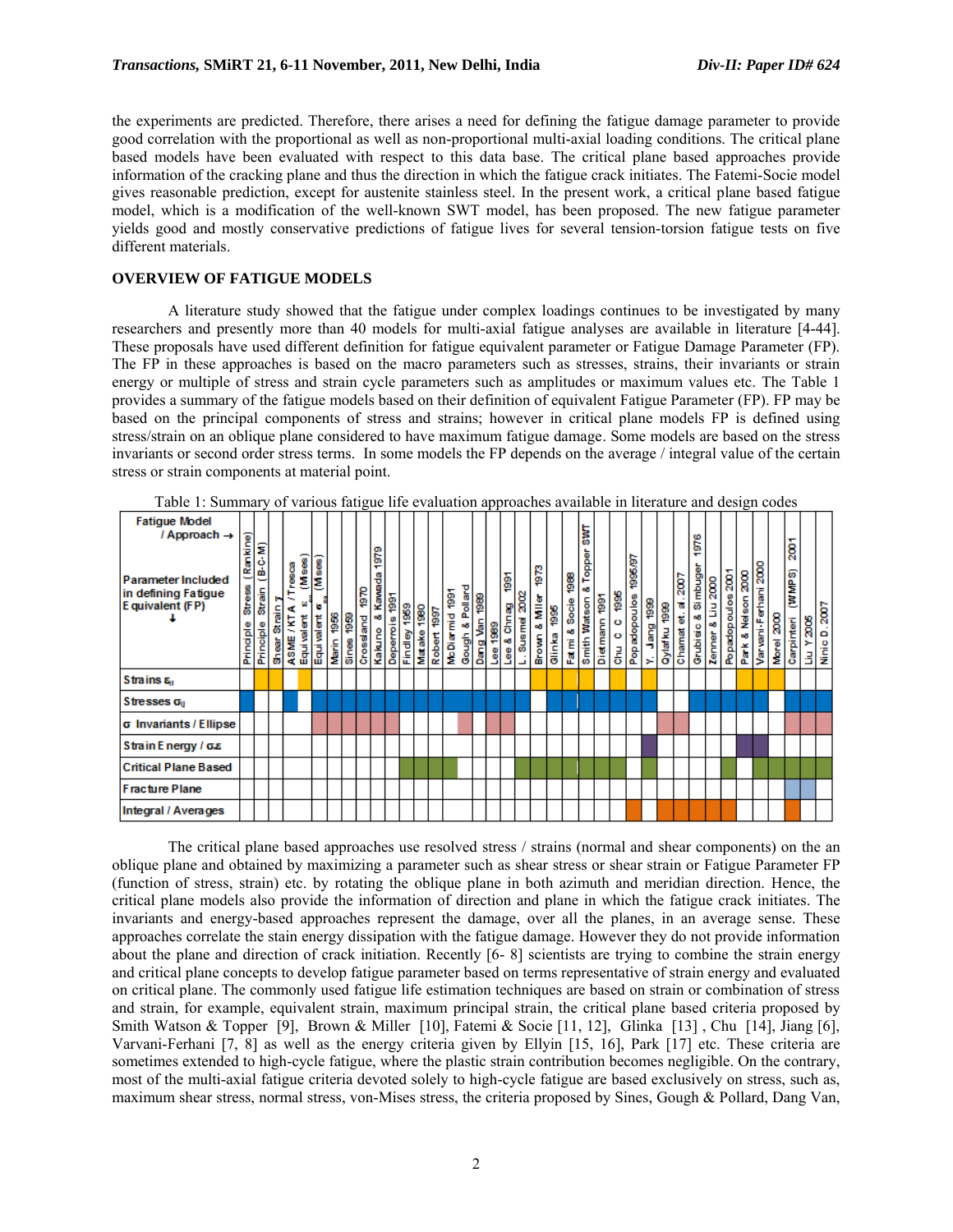Lee, Grubisic & Simburger, Zenner [18, 19], Papadopoulos [20], and the critical-plane-based criteria proposed by Findley, Matake, McDiarmid [21], Papadopoulos [22-24], Dietmann, Susmel [25], Carpinteri & Spagnoli [26, 27 ], Liu [28, 29], Ninic [30, 31], Morel [32] etc. In the present article, fatigue evaluation using only few models, like ASME NB and NH procedure, SWT model, Fatemi-Socie etc. have been presented.

## **MULTI-AXIAL FATIGUE EVALUATIONS**

Because of the high number of fatigue theories reviewed that use of different input parameters for defining a FP, it is found useful to give first a complete set of definitions of the stress and strain quantities arising in the various criteria. Consider a material point on the specimen surface and assume an Orthogonal Cartesian Coordinate System  $O_{xyz}$ , such that the X-axis is aligned with the specimen axis, Z- axis points radial outward and Y-axis is perpendicular to X and Z (the tangential direction to the specimen surface), as shown in figure 1a. The material point  $\Omega$ " is subjected to periodic stresses and at time, the stress tensor is  $\sigma_{ii}(t)$ .

$$
\sigma_{ij}(t) = [\sigma(t)] = \begin{bmatrix} \sigma_x(t) & \tau_{xy}(t) & \tau_{xz}(t) \\ \tau_{yx}(t) & \sigma_y(t) & \tau_{yz}(t) \\ \tau_{zx}(t) & \tau_{zy}(t) & \sigma_z(t) \end{bmatrix}
$$
\n(1)

Where,  $\tau_{xy} = \tau_{yx}$ ,  $\tau_{xz} = \tau_{zx}$  and  $\tau_{yz} = \tau_{zy}$ , however, they act in different planes and different directions. Consider an oblique plane at above material point  $[0, 0]$ , defined by unit vector  $\vec{n}$  which makes an angle  $\psi$  with direction Z, as shown in figure 1c. The projection of vector  $\vec{n}$  on XY plane, vector  $\vec{n}_{xy}$  makes an angle  $\phi$  with direction X. The orientation of the plane can be visualized in spherical system as shown in figure 1b &1c. The new Coordinate system O.<sub>nlr</sub> is right-handed Orthogonal Cartesian.



Fig. 1: Oblique plane and local coordinate system used in Fatigue analysis

The rotation tensor / matrix for rotation of stress/strain tensors from O.xyz system to O.nlr system is given by eq. 2.

$$
Q_{ij} = [Q] = \begin{Bmatrix} n_1 \\ l_1 \\ r \end{Bmatrix} = \begin{bmatrix} n_x & n_y & n_z \\ l_x & l_y & l_z \\ r_x & r_y & r_z \end{bmatrix} = \begin{bmatrix} \sin \psi \cos \phi & \sin \psi \sin \phi & \cos \psi \\ -\sin \phi & \cos \phi & 0 \\ -\cos \psi \cos \phi & -\cos \psi \sin \phi & \sin \psi \end{bmatrix}
$$
(2)

The subscript i and j are free indices in the index notation scheme of rotation tensor Q. The Traction Vector (or Stress Vector)  $\overrightarrow{T_n}$  on the oblique material plane, will be

$$
T_{ni} = \overrightarrow{T_n} = \begin{Bmatrix} T_{nx} \\ T_{ny} \\ T_{nz} \end{Bmatrix} = \sigma_{ji} n_j = \lfloor n \rfloor [\sigma] = \begin{Bmatrix} \sigma_x n_x + \tau_{yx} n_y + \tau_{zx} n_z \\ \tau_{xy} n_x + \sigma_y n_y + \tau_{zy} n_z \\ \tau_{xz} n_x + \tau_{yz} n_y + \sigma_z n_z \end{Bmatrix}
$$
(3)

The projection of traction vector  $T_n$  on to vector  $\vec{n}$  will provide the normal stress acting on the oblique plane, given by eq. 4. Similarly the Traction Vector  $T_n$  can be projected on direction l and  $\vec{r}$  to obtain the two orthogonal shear stress components on oblique-plane, given by eq. 5&6. The resultant shear stress  $\tau_{n\theta}$ , and its angle,  $\theta_n$ , with direction  $\vec{l}$  is given by eq. 7 & 8

$$
\sigma_{\mathbf{n}} = \overline{\mathbf{T}_{\mathbf{n}}}, \overrightarrow{\mathbf{n}} = \mathbf{T}_{\mathbf{n}\mathbf{x}} \mathbf{n}_{\mathbf{x}} + \mathbf{T}_{\mathbf{n}\mathbf{y}} \mathbf{n}_{\mathbf{y}} + \mathbf{T}_{\mathbf{n}\mathbf{z}} \mathbf{n}_{\mathbf{z}} = \lfloor \mathbf{n} \rfloor [\sigma] \{ \mathbf{n} \} = \sigma_{\mathbf{j} \mathbf{i}} \mathbf{n}_{\mathbf{j}} \mathbf{n}_{\mathbf{i}} \tag{4}
$$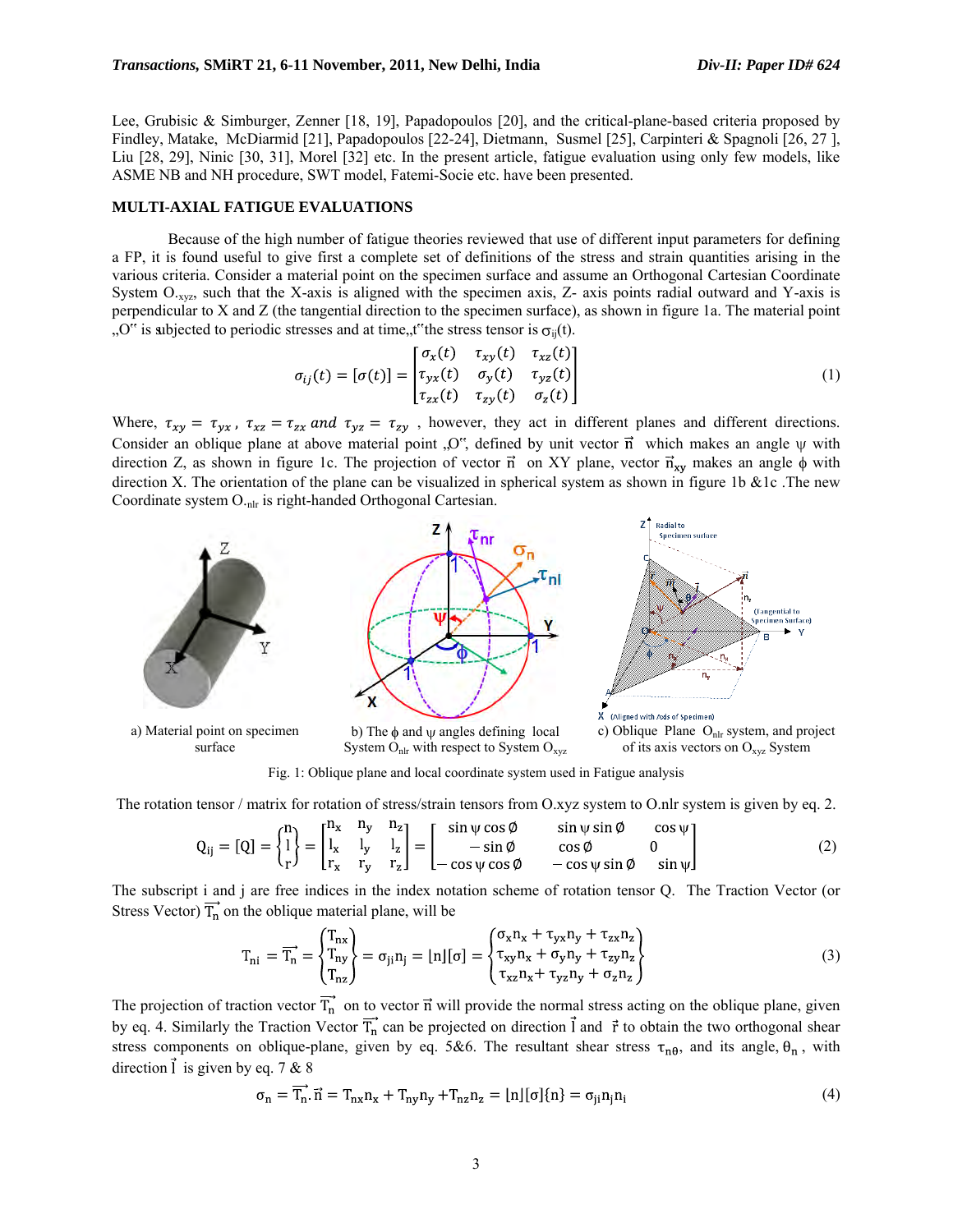$$
\tau_{\rm nl} = \overrightarrow{T}_{\rm n}. \overrightarrow{I} = T_{\rm nx} I_{\rm x} + T_{\rm ny} I_{\rm y} + T_{\rm nz} I_{\rm z} = \lfloor \mathbf{n} \rfloor [\sigma] \{l\} = \sigma_{\rm ji} \mathbf{n}_{\rm j} I_{\rm i}
$$
\n
$$
\tag{5}
$$

$$
\tau_{\rm nr} = \overrightarrow{T}_{\rm n} \cdot \vec{r} = T_{\rm nx} r_{\rm x} + T_{\rm ny} r_{\rm y} + T_{\rm nz} r_{\rm z} = \lfloor n \rfloor [\sigma] \{r\} = \sigma_{\rm ji} n_{\rm j} r_{\rm i} \tag{6}
$$

$$
\tau_{\rm n\theta} = \sqrt{\tau_{\rm nl}^2 + \tau_{\rm nr}^2} \tag{7}
$$

$$
\theta_{n} = \tan^{-1}\left(\frac{\tau_{nr}}{\tau_{nl}}\right) \tag{8}
$$

The quantities,  $\overrightarrow{T_n}$ ,  $\sigma_n$ ,  $\tau_{n1}$ ,  $\tau_{nr}$ ,  $\tau_{n0}$  and  $\theta_n$  are varying with time and are also dependent on the orientation of the material plane that is defined by angle  $\psi$  and  $\phi$ . In multi-axial fatigue models, the mean and amplitude components of the normal and shear stress on oblique plane are needed. The figure 2a plots of the variation of tip of the total traction vector  $\overrightarrow{T_n}$  in one time period. It is a closed 3D curve. The projection of  $\overrightarrow{T_n}$  curve on plane  $\overrightarrow{l} \times \overrightarrow{r}$ gives variation of total shear stress  $\tau_{n\theta}$ . This clearly shows that the direction of the shear stress continuously changing with time and hence the principal direction will also rotate. The projection of tip of  $T_n$  on to the normal vector  $\vec{n}$  provided the periodic variation of normal stress  $\sigma_n$ . The tip moves between two extreme, minimum and maximum, points and does not changes it direction. Hence the mean and amplitude components of the normal stress  $\sigma_n$  can be evaluated using following equations.

$$
\sigma_n^a(\emptyset, \psi) = \frac{1}{2} [\max_t \sigma_n(\emptyset, \psi, t) - \min_t \sigma_n(\emptyset, \psi, t)] \tag{9}
$$

$$
\sigma_n^m(\emptyset, \psi) = \frac{1}{2} [\max_t \sigma_n(\emptyset, \psi, t) + \min_t \sigma_n(\emptyset, \psi, t)] \tag{10}
$$

 $\tau_{n\theta}$  is a periodic vector which is changing its direction  $\theta_n$  with time t. The tip of the vector  $\tau_{n\theta}$  if plotted will describe a closed curve in the  $\vec{l} \times \vec{r}$  plane as shown in figure 2b. Evaluation of Mean and Amplitude of  $\tau_{n\theta}$  is complex since both magnitude and direction changes under non-proportional loading conditions. The longest chord (LC) approach is one of the well-known approaches as summarized by Papadopoulos [24], which defines the shear stress amplitude as half of the longest chord of the loading path. The Minimum Circumscribing Circle (MCC) approach of Papadopoulos [24] defines the shear stress amplitude as the radius of the minimum radius circle circumscribing to the loading path and has given algorithm to obtaining centre and radius of the MCC. The figure 2b plots the LC and MCC methods of determining mean and amplitude components of shear stress on the oblique plane. The definition of the fatigue damage parameter, FP, of few selected multi-axial fatigue models has been given below.



 $\tau_{nr}$ Minimum-Circumscribed Circle (MCC) **Shear Stress Variation** Longest Chord (LC)  $t_{n\theta}(\emptyset, \psi, \omega t)$  $\tau_{n\theta}^{m}(\emptyset)$ ኒθ,

Fig. 2a: Traction vector  $T_n$  and shear stress  $\tau_{n\theta}$  in O.<sub>nlm</sub> coordinate system



**SWT Model:** Smith Watson Topper [9], has defined the fatigue damage parameter, FP, as given below Critical Plane  $(\phi_c, \psi_c)$  :  $\max_{(\phi_w)}[\epsilon_n^a]$ ; the oblique plane where normal strain amplitude is maximum Fatigue Damage Parameter, FP :  $FP_{SWT} = \varepsilon_c^a \sigma_c^{max}$  (evaluated on critical plane) (11) Fatigue Life Curve  $\cdot$  Best fit curve between  $FP_{SWT}$  vs.  $N_f$  using pure axial and pure torsion tests

**Fatemi-Socie Model:** Fatemi and Socie [12] performed multiaxial fatigue tests with Inconel 718 and proposed the following fatigue model

Critical Plane  $(\phi_c, \psi_c)$  :  $\max_{(\phi_w)} [\gamma_n^{\max}]$ ; the oblique plane where shear strain amplitude is maximum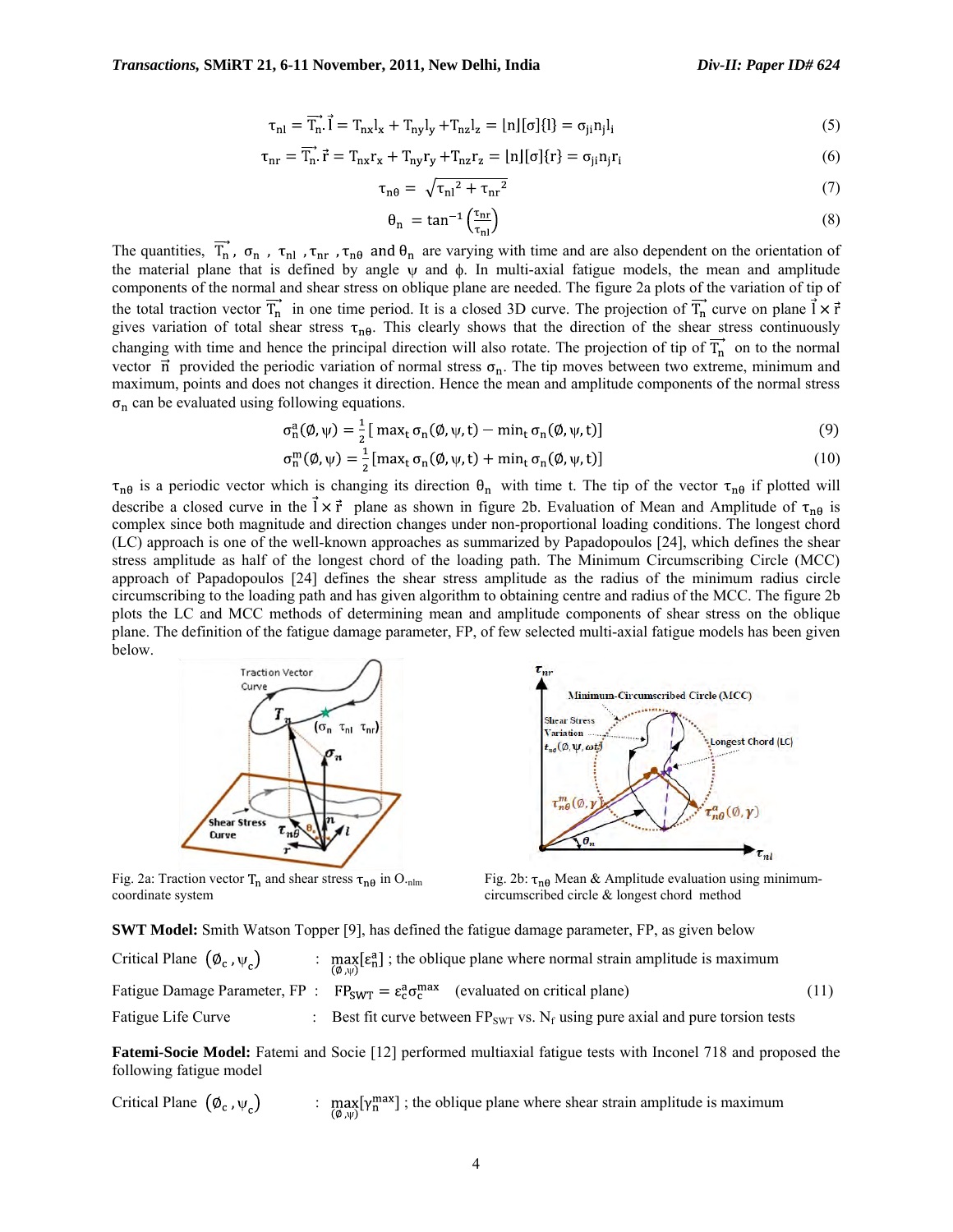Fatigue Damage Parameter, FP :  $FP_{FS} = \gamma_c^{max} \left( 1 + k \frac{\sigma_c^{max}}{\sigma_{vs}} \right)$  ; (evaluated on critical plane) (12)

Fatigue Life Curve  $\cdot$  Best fit curve between FP<sub>FS</sub> vs. N<sub>f</sub> using pure axial and pure torsion tests

The equation by Fatemi and Socie accommodates the effect of normal mean stress. The material constant  $k$ " is a tuning / adjustment parameter and is determined from a set of uniaxial and pure torsion tests such that the fatigue parameter  $FP_{FS}$  versus fatigue life  $N_f$  data from these tests falls in narrow band.

#### **ASME Sec-III NB procedure:**

The ASME Sec. III NB procedure is based on maximum shear stress (Tresca) theory. The fatigue damage parameter, FP, is taken as half of the largest range of stress intensity. The ASME code has given procedure for fixed-principal direction (that is proportional loading) and varying principal directions (out of phase or nonproportional loading) conditions. Both these procedures are valid with pseudo elastic stress reflecting the actual strains at the material point. The pseudo elastic (pe) stresses can be evaluated from the applied strain tensor history  $_{ij}(t)$  using the Lame"s equations of elasticity as given by eq.

$$
\sigma_{ii}^{pe}(t) = \lambda \varepsilon_{kk}(t) \delta_{ii} + 2G\varepsilon_{ii}(t)
$$
\n(13)

In above equation  $\lambda$  is Lame"s constant and G is Shear modulus of elasticity. It may be noted that for proportional loading, both the procedures give same result, hence only varying principal direction procedure was programmed. Based on the pseudo elastic stress tensor history,  $\sigma_{ij}^{pe}(t)$ , the alternating stress intensity is evaluated using the procedure for varying principal direction loading as given below

- Choose a reference point,  $t_i$  in time, generally correspond to extreme of the cycle. The stress components ( $\sigma_x$ ,
- $v_y$ ,  $\sigma_z$ ,  $\tau_{xy}$ ,  $\tau_{yz}$  &  $\tau_{zx}$ ) at time  $\mathcal{F}_x$ <sup>ti</sup> are  $(\sigma_x^{\text{ti}}, \sigma_y^{\text{ti}}, \sigma_z^{\text{ti}}, \tau_{xy}^{\text{ti}}, \tau_{yz}^{\text{ti}})$
- Evaluate offset stresses:  $\sigma'_x = \sigma_x^{t_i} \sigma_x$ ,  $\sigma'_y = \sigma_y^{t_i} \sigma_y$  etc. vs time
- Find principal stresses ( $\sigma'$ <sub>1</sub>,  $\sigma'$ <sub>2</sub>,  $\sigma'$ <sub>3</sub>) vs. time from  $\sigma'$ <sub>x</sub>,  $\sigma'$ <sub>y</sub>,  $\sigma'$ <sub>z</sub>,  $\tau'$ <sub>xy</sub>,  $\tau'$ <sub>yz</sub> &  $\tau'$ <sub>zx</sub>
- Determine Stress Differences vs time:  $S'_{12} = \sigma'_{1} \sigma'_{2}$ ;  $S'_{23} = \sigma'_{2} \sigma'_{3}$ ;  $S'_{31} = \sigma'_{3} \sigma'_{1}$ , for complete cycle
- Alternating Stress Intensity  $(S_{alt})$  is one half of the largest absolute value of any stress difference at any time.

In the Varying Principal Stress Direction procedure, guideline for choosing the reference time which gives largest Alternating Stress Intensity  $(S_{alt})$  is not available for complex loading condition, hence every point is taken as reference, and the largest value of alternating stress intensity evaluated. The fatigue life curve is evaluated by best fitting the FP (that is  $S_{alt}$ ) vs. fatigue life ( $N_f$ ) data derived from the uniaxial fatigue tests data for each material.

#### **von-Mises/ASME Sec-III NH procedure:**

Evaluation of the equivalent strain amplitudes in case of varying principal direction condition, has been given in Appendix-T of ASME Section-III, subsection NH

$$
\epsilon_{eq}^{a} = \max_{t_i \in t} \left( \frac{1}{2\sqrt{2}(1+v')} \left\{ \left[ \left( \epsilon_x^{t_j} - \epsilon_x^{t_i} \right) - \left( \epsilon_y^{t_j} - \epsilon_y^{t_i} \right) \right]^2 \right. \right. + \left. \left[ \left( \epsilon_y^{t_j} - \epsilon_y^{t_i} \right) - \left( \epsilon_z^{t_j} - \epsilon_z^{t_i} \right) \right]^2 + \left[ \left( \epsilon_z^{t_j} - \epsilon_z^{t_i} \right) - \left( \epsilon_z^{t_j} - \epsilon_z^{t_i} \right) \right]^2 \right\}^2 + \left( \epsilon_x^{t_i} - \epsilon_x^{t_i} \right)^2 + \left( \epsilon_{xx}^{t_i} - \epsilon_{yy}^{t_i} \right)^2 + \left( \epsilon_{yy}^{t_j} - \epsilon_{yz}^{t_i} \right)^2 + \left( \epsilon_{zz}^{t_j} - \epsilon_{zx}^{t_i} \right)^2 \right)^{1/2} \right)
$$
\n(14)

Here "t" and "t<sub>i</sub>" are different time instances in one time period. The fatigue life curve, here is obtained by best fitting the FP (that is  $\varepsilon_{eq}^{a}$ ) Vs. fatigue life (N<sub>f</sub>) data derived from uniaxial fatigue tests data for each material.

#### **Multi-Axial Fatigue Analyser (MFA) Software:**

The calculation procedure of different fatigue models has been split into smaller modules such that, the common steps, resolved  $\sigma$ - $\varepsilon$  parameters, can be evaluated by common script/function and be shared by different models. These modules are, Input module for inputting the material constants and the complex cyclic loading in various ways like time history, cycle parameters etc., Oblique Plane Analyses Module (OPAM) to evaluate resolved strain-stress cycles, their amplitude and means on the rotated planes, Fatigue Analyses Module (FAM) to perform assessment of fatigue life, crack initiation plane orientation etc. using different fatigue models, and Visualization Module (VM) to visualize, 2D, 3D plots of parameters in different modules. The variation of the Poisson ratio, with changing proportion of elastic and plastic strains has been incorporated using an iterative procedure to evaluate effective Poisson ratio at each calculation point. The figure-3 show the organization and flow of the developed Multiaxial fatigue Analysis (MFA) Software.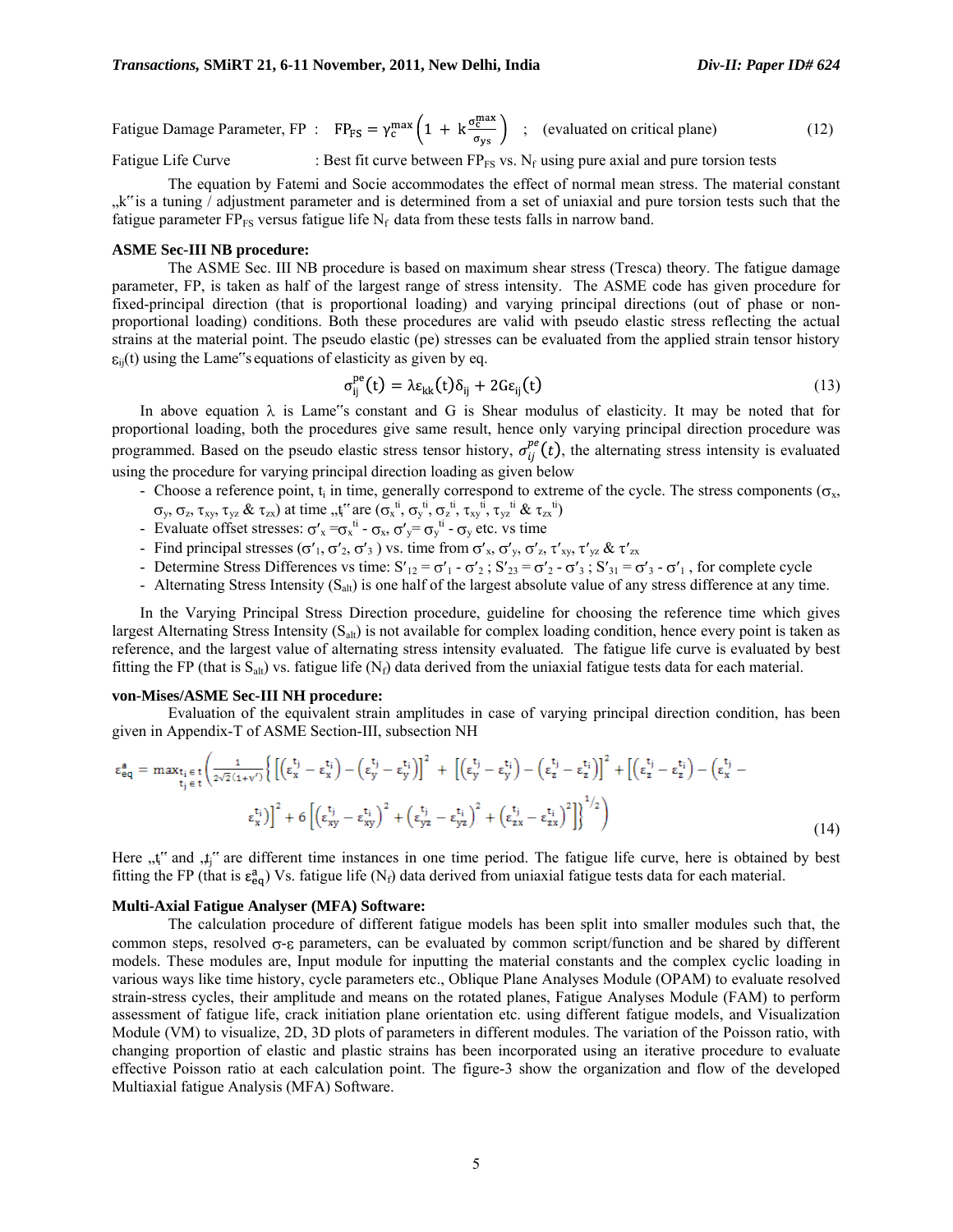# **Fatigue Tests Analysed:**

The calculations using MFA software for ASME NB/NH, SWT and Fatemi-Socie models were made for about 230 fatigue test data sets, which include results from pure axial, pure torsion and axial-torsion tests with different phase shifts. Out of these, about 50 fatigue tests were from in-house tests on SA333Gr6 Carbon steel (Indian PHWR piping material) by Gupta [1]. The remaining data of about 180 multi-axial fatigue tests on SS347 austenite stainless steel (see Hoffmeyer [2, 3]), SA406N high strength structural steel (see Hoffmeyer [2, 3 ], Jiang [4]), Al 5083 aluminium alloy (see Hoffmeyer [2,3]) and SA302B carbon steel (see Gao [5]), have been taken from literature and used for evaluation of above fatigue models. The basic material properties of these materials are given in table 2. Gao [5] has conducted a series of fatigue experiments on 16MnR, typical low carbon manganese steel (similar to ASME SA302B) in ambient air. Hoffmeyer et al. [2, 3] presented tension and torsion tests on tubular specimen made of three materials, the micro alloyed fine grained structural steel S460N (FeE460), aluminium Al5083 (AlMg4.5Mn) and SS347 stainless steel (X6CrNiNb18-10). Jiang et. al. [4] presented fatigue calculations on the S460N tests data.



Fig. 3: Multiaxial fatigue Analysis (MFA) Software organization

| Sr.            | Material      | Young"s Poisson | Yield | Ultimate No of Tests / Loading condition | Reference         |       |         |              |              |                   |
|----------------|---------------|-----------------|-------|------------------------------------------|-------------------|-------|---------|--------------|--------------|-------------------|
| No.            |               | Modulus Ratio v |       |                                          | Strength Strength |       |         |              | Phase Angles |                   |
|                |               | E(GPA)          |       | $\sigma_{\rm vs}$                        | $\sigma_{uts}$    |       |         | $\mathbf{g}$ | Degree       |                   |
|                |               |                 |       | (MPa)                                    | (MPa)             | Axial | Torsion | xial<br>orsi |              |                   |
|                |               |                 |       |                                          |                   |       |         | ≺⊢           |              |                   |
|                | SA333Gr6      | 203             | 0.3   | 304.5                                    | 502.6             | 22    | 6       | 22           | 0, 45, 90    | Gupta $[1]$       |
| 2              | SS347         | 200             | 0.3   | 251                                      | 588               | 30    |         | 19           | 0, 45, 90    | Hoffmeyer et      |
| 3              | <b>S460N</b>  | 208.5           | 0.3   | 500                                      | 643               | 5     | 4       | 35           | 0, 45, 90    | al. $[2]$ , $[3]$ |
| $\overline{4}$ | A15083        | 68              | 0.33  | 169                                      | 340               | 5     | 4       | 36           | 0, 45, 90    | Jiang [4]         |
|                | <b>SA302B</b> | 212.5           | 0.31  | 324.4                                    | 544.5             | 12    | 10      | 15           | 0.90         | Gao $[5]$         |

| Table 2: Summary of Material properties and tests summary used in multi-axial fatigue analyses |  |
|------------------------------------------------------------------------------------------------|--|
|------------------------------------------------------------------------------------------------|--|

### **ANALYSES RESULTS AND DISCUSSIONS**

Using the MFA software, analysis of all tests, table-2, was performed for ASME NB and NH procedure, SWT model, Fatemi-Socie etc. The fatigue damage parameters, FP, were evaluated for all tests including pure axial, pure torsion. Using the pure axial fatigue tests, that is fatigue damage parameter, FP vs. fatigue life  $N_f$ , a best fit curve (Axial Fatigue Fit Curve) was obtained for each material and fatigue model. This axial fatigue fit curve, was subsequently used to predict fatigue life for axial-torsion and pure torsion load cases. This is in line with the current design philosophy. It may be noted that no safety factor on the fatigue life or on FP was used. The fatigue tests generally have a data scatter band of 2 (with respect to mean) even under controlled test conditions like material heat, polished specimen, same size, air environment, room temperature etc. In view of it, the upper and lower bound data scatter bounds (factor of 2 on fatigue life cycles) have also been plotted about the fitted mean axial fatigue life curve. For stainless steel SS347, and carbon steel SA333Gr6 material, the ASME mean curve (without safety factors) and mean curve recently proposed by, Argon National Laboratory (ANL), Chopra [42] has also been plotted. The SS347 (X6CrNiNb18-10), ASME SA302B and SA333Gr6 steels are used in various nuclear components. Figure 4 & 5 plots the FP Vs.  $N_f$ , using ASME NB and von-Mises (ASME Sec III NH Appendix-T) fatigue procedures. These clearly show that the  $90^{\circ}$  and  $45^{\circ}$  phase-shift cases are on the non-conservative side and mostly outside the scatter bounds. The use of the ASME Sec III NB elastic alternating stress intensity and von-Mises strain procedures for the materials investigated may lead to over prediction of fatigue life under out of phase nonproportional loading conditions. Hence, for realistic fatigue assessment under multi-axial non-proportional loading, critical plane based models need to be investigated. The critical plane models are realistic since the fatigue crack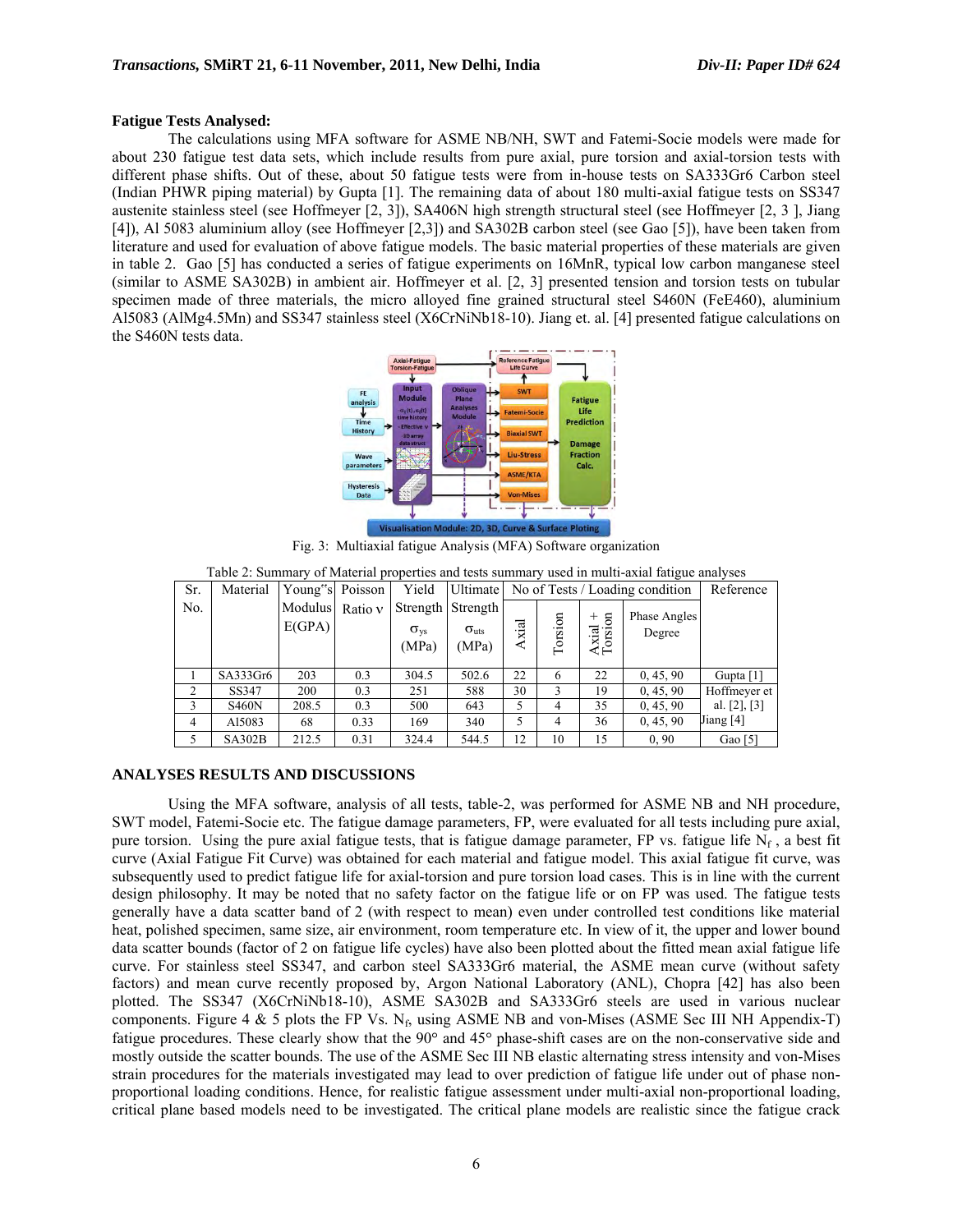initiates in a certain plane and certain direction, generally associated with Persistent Slip Bands (PSB) formation. The PSB forms along the planes with highest shear strain cycling and leads to initiation of microstructure cracks which further grow to mechanical size where the normal stress also assists. The fatigue evaluations were made using the two most popular critical plane based models, SWT and Fatemi-Socie and the resulting FP Vs.  $N_f$  were plotted in figure 6 and 7, respectively. Figure 6 show that the SWT model poorly correlates the combined axial torsion and pure torsion tests. This is due to that fact that it does not use the maxima shear strain / stress which are important parameter of fatigue crack initiation.



Fig. 4: FP Vs. Nf, for ASME NB and von-Mises model for SS347, SA333Gr6 and SA302B material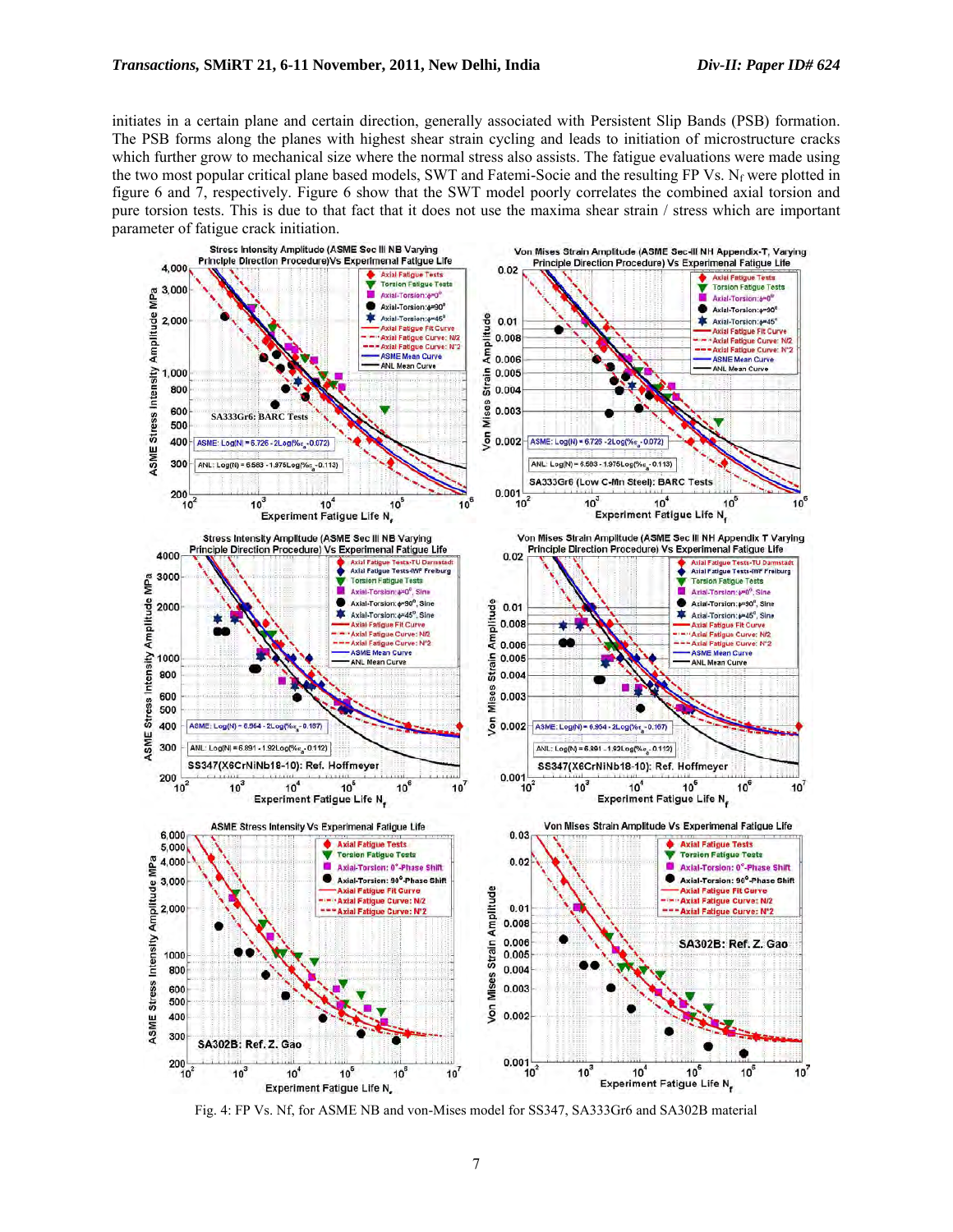

Figure 7 show that the Fatemi-Socie model fairly correlates all data sets except the SS347 stainless steel. Although on a closer look, it was noticed that mostly, the non-proportional cases lie below the best fit curve. To understand it, the  $\sigma$ - $\epsilon$  hysteresis loops under different non-proportional loading conditions were investigated. Figure 8 plots the  $\sigma$ - $\epsilon$  loop corresponding to half life of axial-torsion fatigue tests on SA333Gr6 material with 0°, 90° and 45 phase-shifts. This figure clearly shows the extra hardening due to non-proportionality/ phase-shift in the loading. The von-Mises stresses versus strain amplitudes evaluated for axial, torsion and axial-torsion fatigue tests have been plotted in figure 9a &9b for SA333gr6 and SS347 material. The stress-strain data of pure axial and pure torsion tests are in good agreement. However, the axial-torsion phase shift tests clearly show extra hardening due to nonproportion (out of phase loading). Since the ASME Sec III NB that is Tresca theory (with pseudo elastic stress evaluated from strain tensor) and von-Mises models (ASME Sec III NH Appendix-T ), use only strain components, the additional cyclic hardening due to the rotation of the principal axes during non-proportional loading cannot be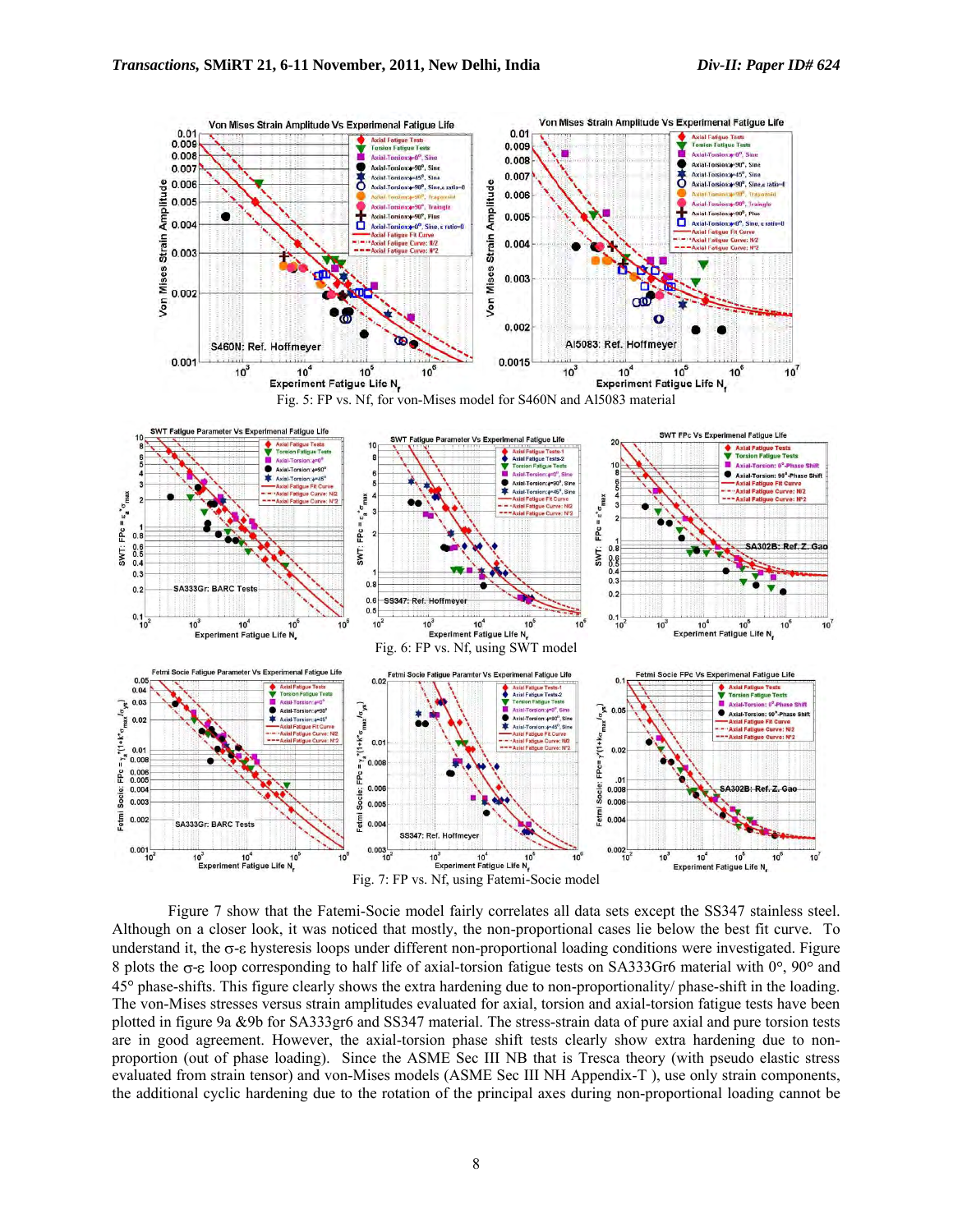accounted for. The Fatemi-Socie model, since real normal stress and shear strain components used, better accounts for the non-proportional cyclic hardening. However, it does not include shear stress and normal strain, which would be needed to completely represent non-proportional hardening. Also, the  $\gamma_c^{max} \sigma_c^{max}$  quantity does not convey any physical meaning as in case of SWT model, quantity  $\varepsilon_{\rm c}^{\rm a} \sigma_{\rm c}^{\rm max}$  is representative strain energy due to normal deformation. This argument is further extended to shear process and a new fatigue damage parameter FP, is defined as  $\varepsilon_0^a \sigma_c^{max} + \gamma_c^a \tau_c^a$ . The new model, Biaxial SWT (BSWT), fatigue parameter, FP<sub>BSWT</sub>, is representative of the total strain energy that is sum of strain energy dissipation in normal and shear deformation modes, on the critical plane. Since the proposed FP, includes all the resolved normal and shear stresses/strains, it can fully reflect the nonproportional strain hardening phenomenon. The critical plane is defined as a plane where the FPBSWT takes its maximum value.

$$
\text{Critical Plane } \left( \emptyset_c, \psi_c \right) \qquad \qquad : \max_{\left( \emptyset, \psi \right)} \left[ \varepsilon^a \, \sigma^{\max} + \gamma^a \, \tau^a \, \right]
$$

Fatigue Parameter, FP :  $FP_{BSWT} = \varepsilon_c^a \sigma_c^{max} + \gamma_c^a \tau_c^a$  ; (evaluated on critical plane) (15)

**0.4 0.5 0.6 0.8 1**

Fatigue Life Curve : Best fit curve between  $FP_{\text{BSWT}}$  vs. N<sub>f</sub> using pure axial and pure torsion tests



**0.6 0.7 0.8**

**0.8 1**

Fig. 10b: FP Vs. N<sub>f</sub>, using new Biaxial SWT model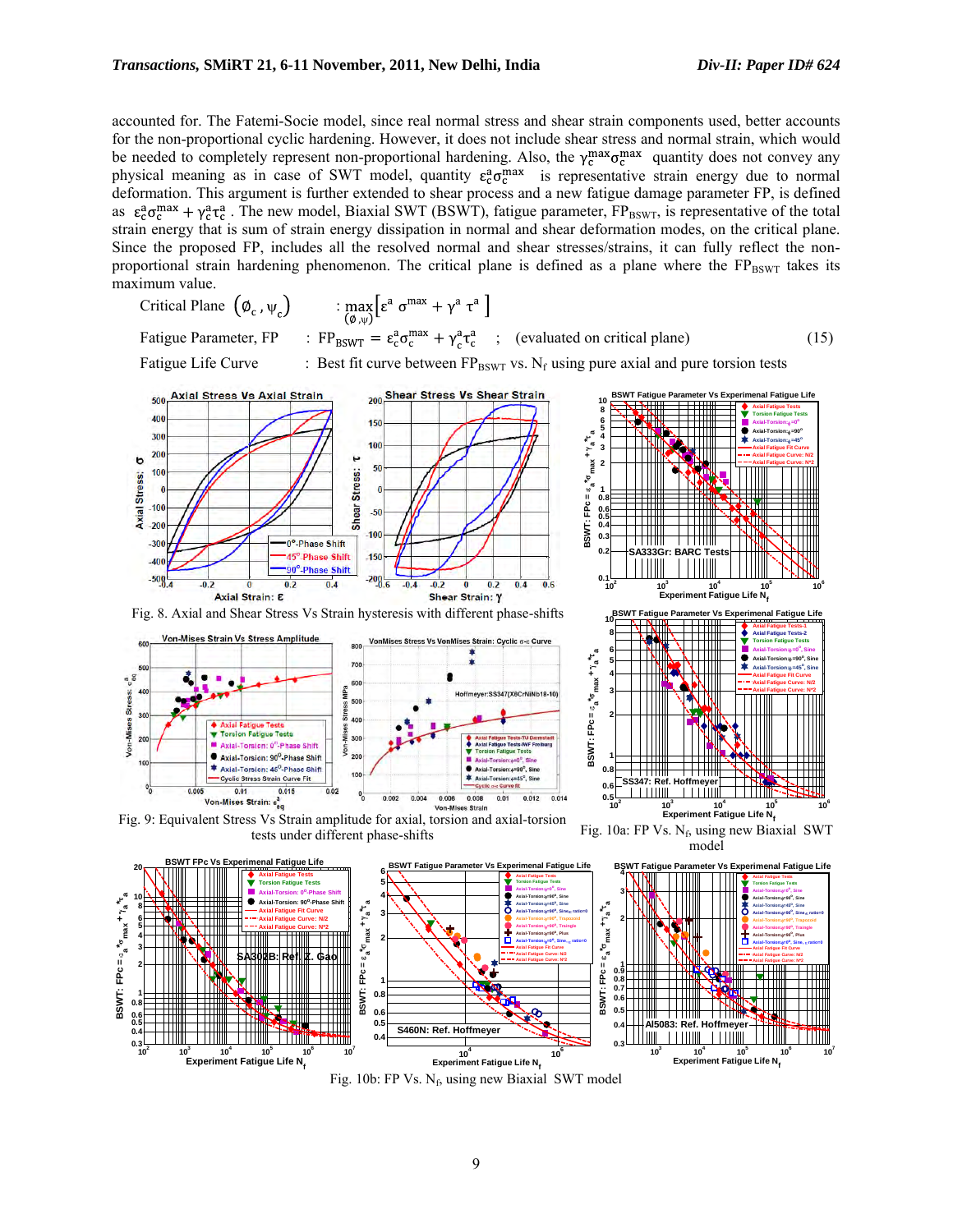Figure 10a and 10b plot the FP Vs.  $N_f$ , results from the new proposal, biaxial SWT model, for all the five materials and about 230 tests data. It clearly shows that all tests data including the  $45^\circ$  and  $90^\circ$  phase shift tests, are better correlated and mostly are on the conservative side with respect to the axial fatigue data for all the 5 materials. The reason is that, in addition to strain, the inclusion of both normal and shear stress components account for the non-proportional cyclic hardening if necessary, and the FP would increase accordingly. Higher FP will subsequently predict shorter fatigue life when used with axial fatigue fit curve, which was also observed in tests.

# **CONCLUSION**

It was established that the fatigue life under non-proportional loading conditions depends on the nonproportional hardening characteristic of the material and hence the solely pseudo-elastic stress or strain based models like Tresca / von-Mises are in-adequate for fatigue life assessment under such conditions. This study was further extended to develop a critical plane based fatigue damage parameter which accounts for the additional hardening/ damage caused in case of varying principal direction loading. A simple parameter representation the sum of shear and normal energy dissipation was identified as fatigue damage parameter and a critical plane based procedure was used for evaluation of its maximum value for given complex loading conditions. This parameter is an extension of the idea used in SWT models. The predicted fatigue life using the developed parameter, for varying principal direction tension-torsion tests, is found in good agreement and mostly on the conservative side. The validation was performed on about 230 fatigue tests data of five different materials, which includes pure axial, pure torsion and axial-torsion test with different phase shifts and strain paths. The new fatigue parameter yields better and conservative correlation of calculated and experimental fatigue lives for proportional as well as non-proportional tension-torsion loading tests on all five materials investigated. Hence the proposed biaxial SWT model can be adopted for improving the fatigue design of power plant mechanical components.

# **REFERENCES**

- [1] Suneel. K. Gupta, Punit Arora, V. Bhasin, K. K. Vaze, S. Sivaprasad, and S. Tarafdar,"Multiaxial Non-Proportional Fatigue Studies on Indian PHWR"s PHT Piping Material", Paper No.- ST-16, 4th National Conference on Nuclear Reactor Technology (NRT-4), Mumbai-India , 4-6 March 2011
- [2] Hoffmeyer J. Anrisslebensdauervorhersage bei mehrachsiger Beanspruchung auf Basis des Kurzrisskonzepts. PhD-Thesis, TU Darmstadt; 2004
- [3] J. Hoffmeyer, R. Doring, T. Seeger, M. Vormwal, "Deformation behaviour, short crack growth and fatigue lives under multiaxial nonproportional loading", International Journal of Fatigue, 2006
- [4] Jiang Yanyao, Olaf Hertel, Michael Vormwal, "An experimental evaluation of three critical plane multiaxial fatigue criteria, International Journal of Fatigue", 2007
- [5] Zengliang Gao, Tianwen Zhao, Xiaogui Wang and Yanyao Jiang "Multiaxial Fatigue of 16MnR Steel", Journal of Pressure Vessel Technology , 2009
- [6] Y. Jiang , "A fatigue criteria for general multiaxial loading", Fatigue Fract Engng Mater Struct, 23, 1999
- [7] Varvani-Farahani , A new energy-critical plane parameter for fatigue life assessment of various metallic materials subjected to in-phase and out-of-phase multiaxial , International Journal of Fatigue , 2000
- [8] Varvani-Farahani , A method of fatigue life prediction in notched and un-notched components , Journal of Materials Processing Technology, 2005
- [9] Smith, R. N., Watson, P., and Topper, T. H., "A Stress Strain Function for the Fatigue of Metals," Journal of Materials, Vol. 5, No. 4, 1970, pp. 767-778.
- [10] Kandil, F. A., Brown, M. W., and Miller, K. J., 1982, ...Biaxial Low-Cycle Fatigue Fracture of 316 Stainless Steel at Elevated Temperatures,"" The Metals Society, London, 280, pp. 203–210
- [11] D F Socie , Multiaxial Fatigue Damage Models , Journal of Engineering Material and Technology , 1987
- [12] Ali Fatemi and Darrel F Socie , A critical plane approach to multiaxial fatigue damage including out-ofphase loading , Fatigue Fract Engng Mater Struct , 1988
- [13] Glinka, G., Wang, G., and Plumtree, A., 1995, "Mean Stress Effects in Multiaxial Fatigue,"" Fatigue Fract. Eng. Mater. Struct., 18, pp. 755–764
- [14] C C Chu , Fatigue Damage Calculation Using the Critical Plane Approach , Journal of Engineering Materials and Technology , 1995
- [15] D. Lefebvre and F Ellyin , A criteria for Low Cycle fatigue Failure under biaxial state of stress , Journal of Engineering Material and Technology , 1981
- [16] F. Ellyin , In-Phase and Out-of-Phase Multiaxial Fatigue , Transactions of the ASME , 1991